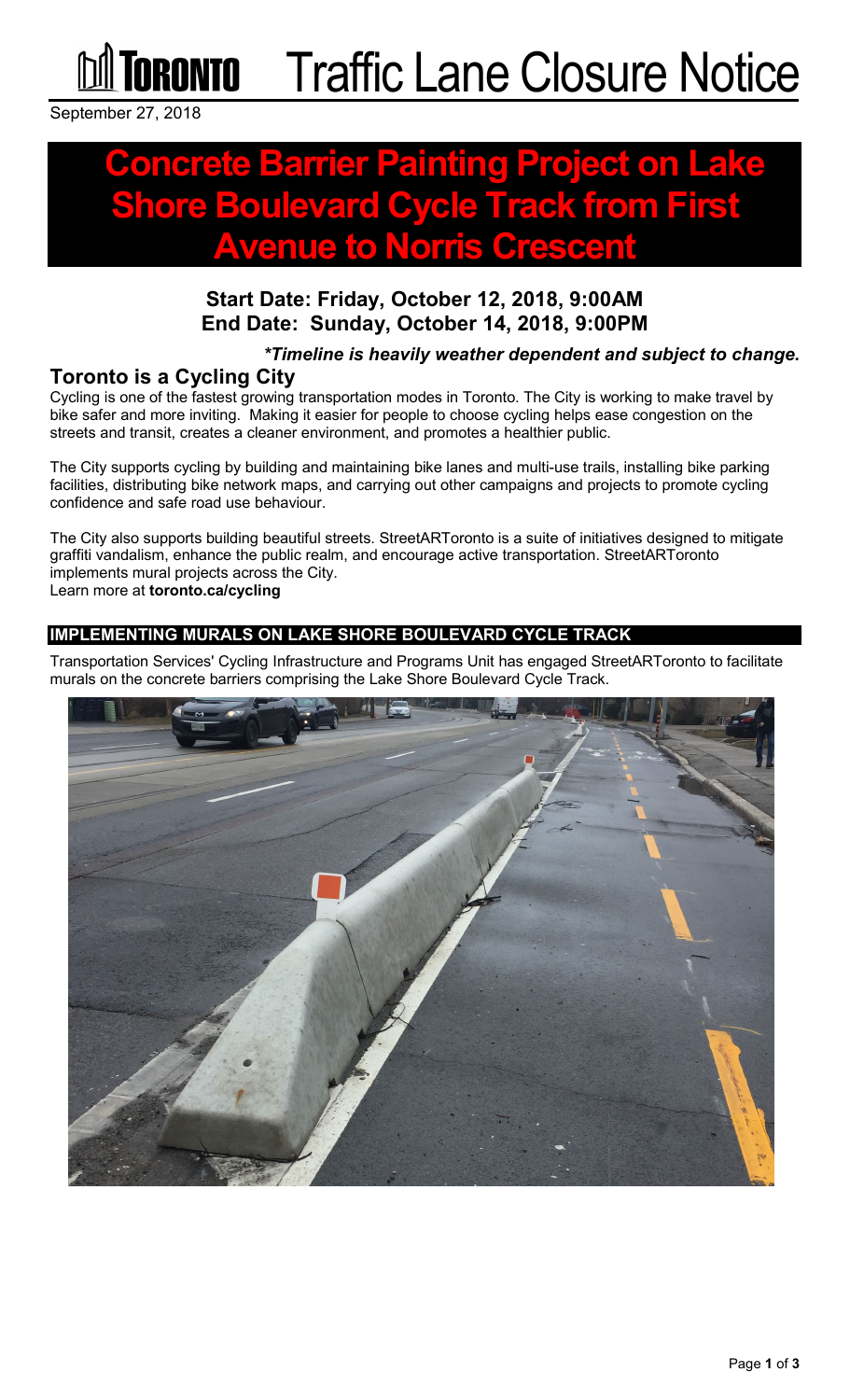## **Traffic Lane Closure Notice** RANTA **MAP OF WORK AREA AND DETAILS**



The project extends from First Street to Norris Crescent along Lake Shore Boulevard. On Lake Shore Boulevard, the southernmost eastbound vehicular lane and both cycle track lanes will be closed for the duration of the project.

#### **WHAT TO EXPECT DURING INSTALLATION**

|                      | <b>Work Hours:</b> Work will take place from 9:00AM to 9:00PM on Friday, October 12 and<br>from 7:00AM to 9:00PM on Saturday, October 13 and Sunday, October 14.                                                                                                                                                                                      |
|----------------------|-------------------------------------------------------------------------------------------------------------------------------------------------------------------------------------------------------------------------------------------------------------------------------------------------------------------------------------------------------|
| $\ddot{\phantom{a}}$ | <b>Road and Sidewalk Access:</b> In order to complete the work in a safe manner, there will<br>be a partial road and sidewalk closure within the work zone. The southernmost<br>eastbound vehicular lane and both cycle track lanes will be closed for the duration of the<br>project. Access for emergency vehicles will be maintained at all times. |
|                      | <b>Driveway Access:</b> The contractor will notify you of any temporary restrictions to your<br>driveway access. If your property has two entrances, one entrance will be kept open at<br>all times.                                                                                                                                                  |
| 投                    | <b>Traffic Management:</b> Efforts have been made to manage traffic in the area for the<br>safety of workers, road users and residents. Road users should expect delays and<br>increased traffic.                                                                                                                                                     |
|                      | <b>Cyclists:</b> East Bound cyclists will be accommodated in the closed, east bound traffic<br>lane, separated from the working artists with barriers.                                                                                                                                                                                                |
|                      | West bound cyclists will temporarily travel in the shared west bound/north side of Lake<br>Shore Blvd West. Cyclists can cross Lake Shore Blvd at signalized intersections at First<br>Ave, Royal York Road, and Myles Rd / Symons St.                                                                                                                |